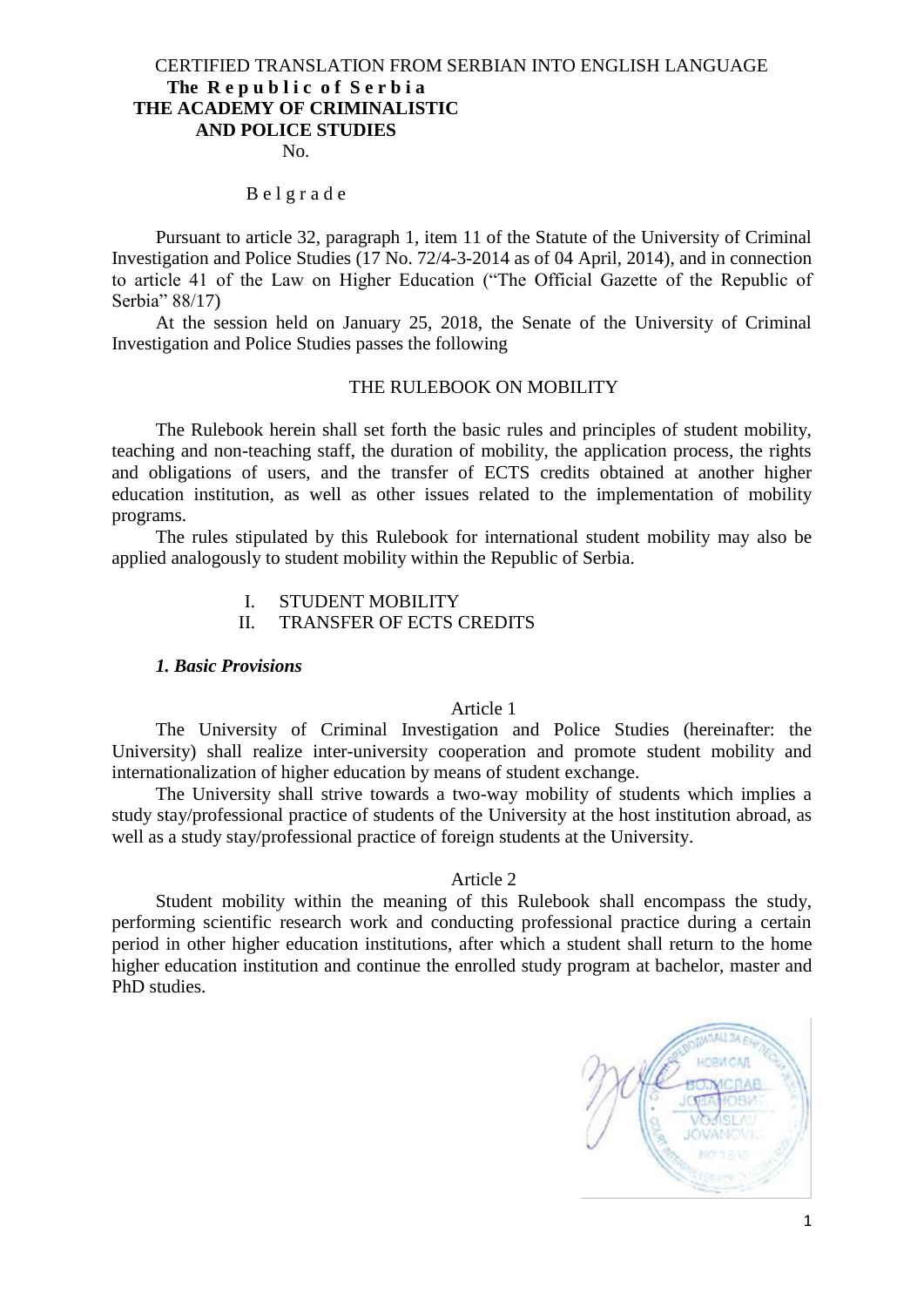The type and duration of student mobility shall be determined within the framework of inter-institutional exchange programs, on the basis of institutional agreements or contracts and the open call.

Funding rules and detailed instructions for the implementation of the Student Mobility Program shall be defined by the call.

The inter-institutional agreement shall regulate the mutual rights and obligations of higher education institutions in terms of providing conditions for studying and staying of a visiting student such as: costs and types of board and lodging, health insurance costs and other expenses that a student may have during their stay at the host institution.

## Article 3

The provisions of the Rulebook herein shall apply primarily to student mobility lasting at least one semester, which does not exclude its application in the event of a shorter duration of mobility.

During the studies, a student may participate in mobility programs several times, but the total duration of the mobility period at the same level of study cannot be longer than half the total duration of the curriculum to which the student is enrolled.

## *1. Access to Study at Another Higher Education Institution*

## Article 4

The procedures for the realization of student mobility shall be carried out by the competent authorities at the University: the competent prorector, the Academic ECTS Coordinator of Student Mobility (hereinafter: the Academic Coordinator), the Commission for the Implementation of the Student Mobility Program of the University, the Administrative ECTS Coordinator of Student Mobility (hereinafter referred to as the Administrative Coordinator) the Department of Student Registrar and the students, the mobility participants themselves.

The commission for the realization of the student mobility program shall be appointed by the Rector of the University, with the task of selecting and ranking the candidates on the basis of the total points and conditions for selection of students in accordance with the general act regulating the rules and conditions for selection of students of the University of Criminal Investigation and Police Studies.

The Academic ECTS Coordinator of Student Mobility (the curriculum) shall be appointed by the Rector of the University from the ranks of teaching staff for a period of up to three years.

The Academic ECTS Coordinator shall be responsible for assessing the coherence of curriculums (respecting the principle of flexibility), for preparing basic mobility documents and for their possible modification and for respecting all other aspects of mobility in accordance with national and international regulations and student mobility standards.

The Academic Coordinator shall be autonomous in their assessment of the similarities of the courses which the student proposed to take within the appropriate mobility document at the host institution and is obliged to consult the teacher of the University that is competent for a particular course or relevant field of science before the commencement of the student mobility.

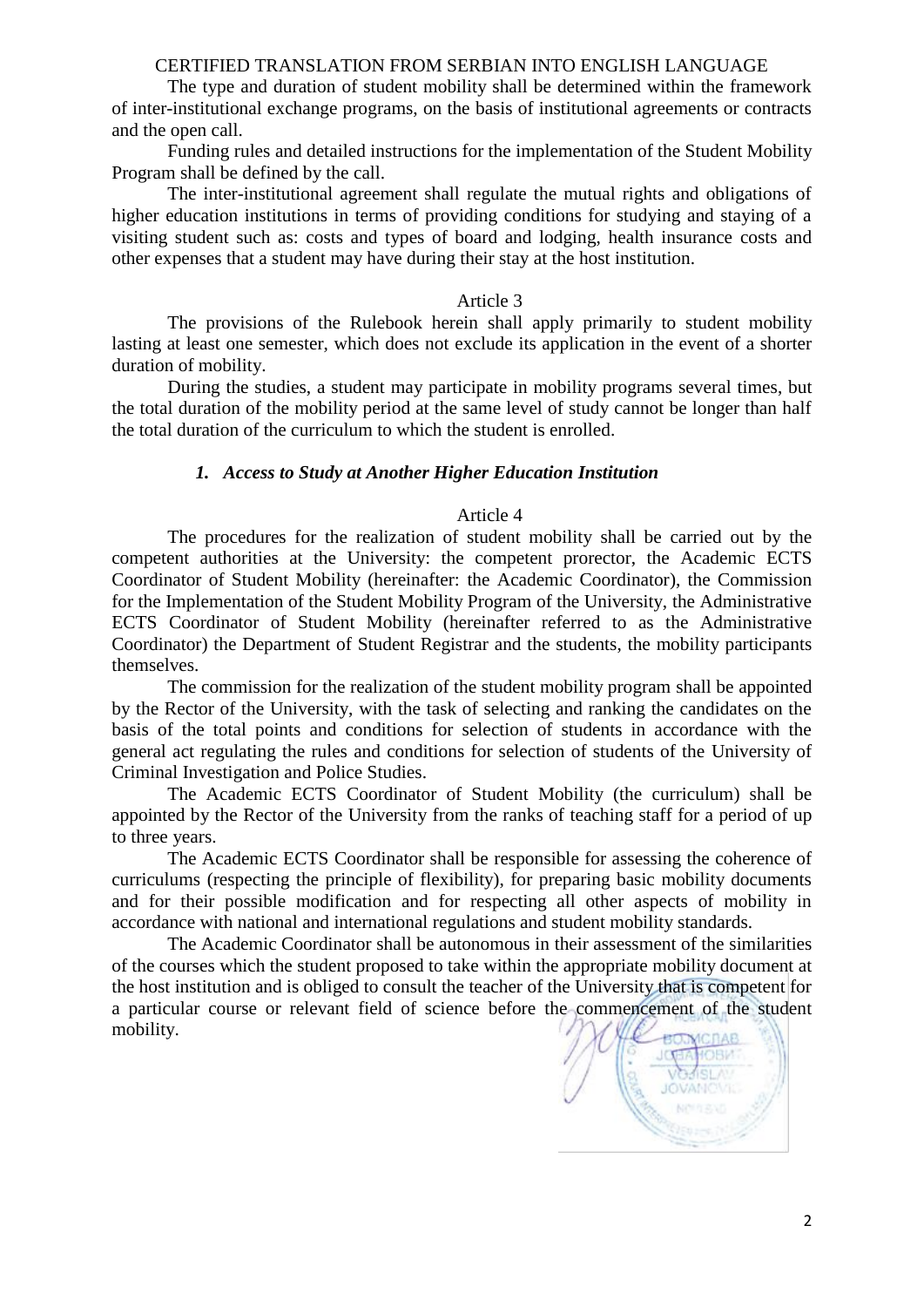The Administrative Coordinator from the ranks of the employees of the Department of Student Registrar shall be appointed by the Rector to provide professional, administrative and academic support to exchange students (home and visiting students). The job and tasks of the Administrative Coordinator shall be determined further by the Decision on Appointment.

Professional, administrative and logistical support to exchange students shall also be provided by coordinators or project managers within which international exchange of students is carried out, as well as professional services of the University.

#### Article 5

The basic documents that enable student mobility and the transfer and recognition of ECTS points obtained at another higher education institution shall be as follows:

1. Student Application/Student Application Form;

2. Study Stay Plan;

3. Study Contract/Research Contract/Contract on Professional Practice, and

4. Academic Transcript/Certificate of Courses Taken.

The documents referred to in paragraph 1 of this Article shall also be made in English if the exchange of a student is realized with a foreign higher education institution.

#### Article 6

At the announced call for student mobility, the student shall submit to the Academic Coordinator of the University Student Application/Student Application Form. The Academic Coordinator, in accordance with the general act regulating the rules and conditions for selection of students of the University of Criminal Investigation and Police Studies shall consider the submitted application, and after evaluation shall submit it to the Commission for the Realization of the Student Mobility Program.

After the student has been selected for the mobility program, and before leaving they shall sign Study Contract, Study Research Contract and the Contract on Professional Practice. The contract shall be signed by the student, the University and a higher education institution where the student shall stay.

## Article 7

A study stay plan is a document in which a student shall propose the courses they intend to take, in the course of the exchange program, or shall propose other academic activities which they plan to realize during the mobility period at another higher education institution. A study stay plan shall not be a compulsory document of mobility, but shall be compiled in cases where a particular exchange program requires it. It is of orientation character and its aim is to familiarise another higher education institution with the planned activities of the student applying for an exchange.

The student stay plan shall be signed by the student and the Academic Coordinator. As a rule, based on the Study Plan, a Study Contract shall be drafted.

The Research Plan and the Training Plan shall be in accordance with the Study Stay Plan and shall relate to the appropriate type of student activity during the exchange. As a rule, on the basis of the Research Plan and the Training Plan, a Research Contract shall be drafted, that is, a Contract on Professional Practice.

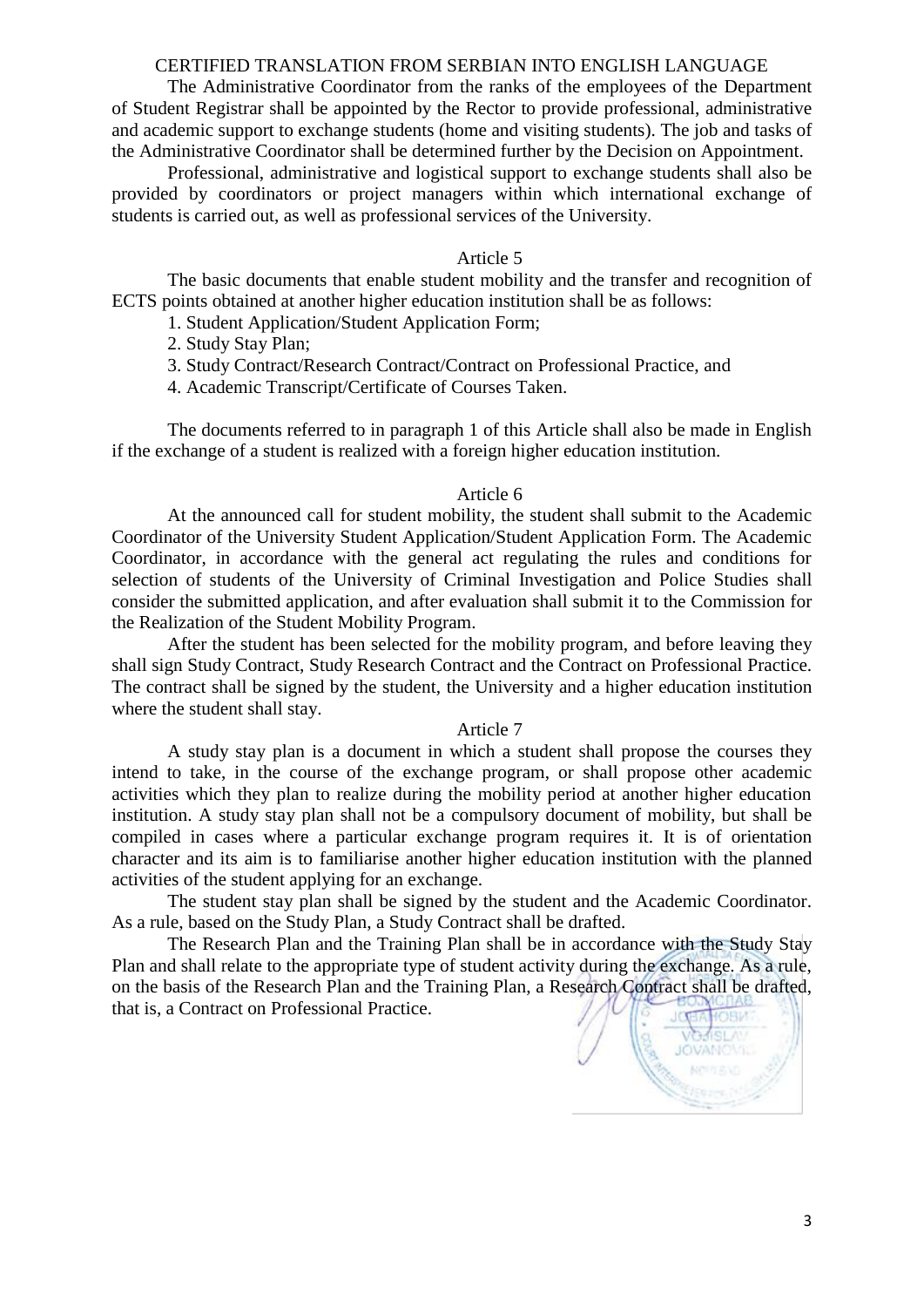With the Study Contract agreement the contracting parties (a student, their parent higher education institution and another higher education institution) shall specify the courses the student plans to take, or other academic activities, which a student plans to realize during their stay at another higher education institution.

The Research Contract and the Contract of Professional Practice shall be analogous to the Study Contract and shall relate to the appropriate type of student activity during the exchange.

As a rule, the Study Contract shall specify the activities by which 30 ECTS credits are acquired per semester.

A Study Contract shall be a mandatory mobility document for bachelor and master students, whereas the Research Contract shall be a compulsory document of mobility for PhD studies students.

## Article 9

By signing the Study Contract, the home higher education institution shall approve the student's mobility and attending the approved academic activities, and shall guarantee the recognition of ECTS credits and grades obtained at the exchange.

By signing the Study Contracts, another higher education institution shall confirm that the contracted academic activities are part of an existing curriculum, express its consent to the student's acceptance for exchange and shall approve accordingly the attending and realization of the approved academic activities.

For the students of the University who are studying abroad, the Study Contract shall also be drafted in English.

As a rule, a Study Contract shall be signed before the student goes for an exchange.

The Study Contract shall be signed by a student and the Rector of the University and an authorized person of another higher education institution.

The student shall be entitled to change the proposed courses from the Study Stay Plan with the written consent of the competent prorector, the Academic ECTS coordinator and the consent of the host institution in which the student shall realize mobility. The changes shall be determined by the Annex of the Study Contract and shall form its constituent part.

### Article 10

A proposal for a Study Stay Plan and a proposal of a Study Contract shall be determined by a student applying for an exchange program in cooperation with the relevant prorector and Academic Student Mobility Coordinator. The Academic Coordinator shall assist the student in selecting courses from the curriculum they will take during the exchange period.

#### Article 11

While studying at another higher education institution, the student shall retain the status of a university student.

During the mobility period, a student shall achieve their academic obligations at another higher education institution, which is equivalent to studying and exercising rights and obligations at the home university.

During the stay, a student financed from the budget of the Republic of Serbia shall not lose their status, whereas the self-financing student shall continue to pay their tuition on a regular basis.

During the course of their studies at another higher education institution, the student shall abide by all the rules and obligations that apply at that higher education institution and other obligations

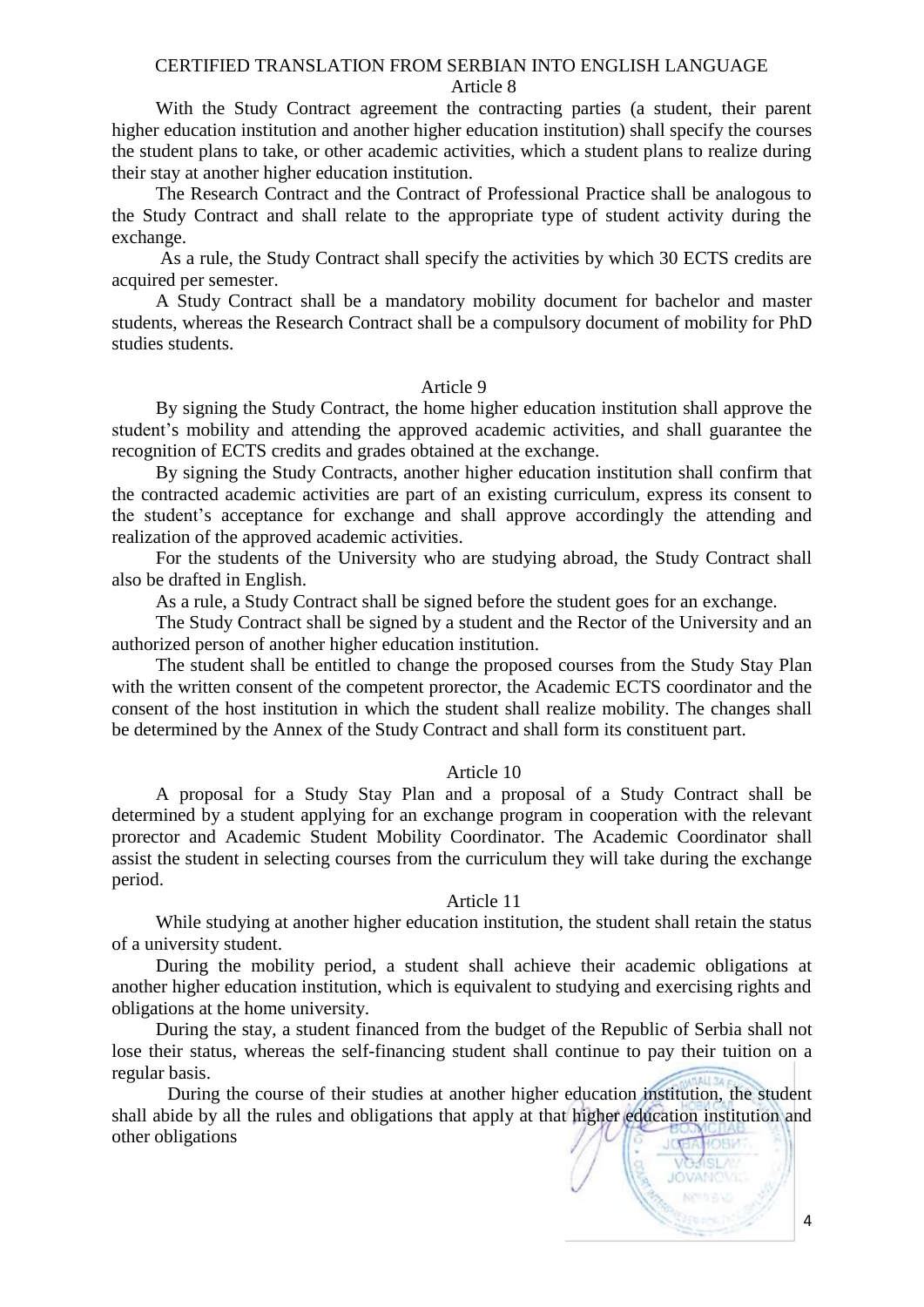they have undertaken in relation to studying at another higher education institution established by an international agreement, exchange program, scholarship agreement and so on.

## 1. *Recognition of Courses and Earning ECTS Credits*

## Article 12

A student of the University, who was on exchange on the basis of the signed Study Contract shall be entitled to have their results they have achieved at another higher education institution, the host, recognised after returning from exchange.

## Article 13

The process of recognition of the courses, i.e. the earned ECTS credits at another higher education institution shall be done on the student's request.

The student shall timely submit to the Academic Coordinator all relevant documents related to the achieved mobility, along with the application, as follows:

1. Study Contract/Research Contract/Contract on Professional Practice,

2. Academic Transcript/Original Document on the Earned ECTS credits

3. Curriculum at which ECTS credits have been earned, for the current school year

4. A program of the courses taken

5. Grading rules/Description of the assessment in the given higher education institution

6. Three photocopies of documents from points 1 to 5.

### Article 14

The academic transcript shall be a certificate of the courses taken and evidence of the academic activities that are issued by the institution in the form of a formal document.

The academic transcript, apart from the data pertaining to the student, must contain information on the names of the courses taken, the content of the courses, the obtained grades and the number of ECTS credits achieved per course, the data on the duration of the study program, as well as other relevant information.

The academic transcript of the assessment should also include an explanation of the way of assessment and scoring (national scoring system).

## *4. Assessment of Students' Fulfillment of Obligations*

## Article 15

The basic criterion for transferring and recognizing ECTS credits shall be the outcome of the learning process defined by the curriculum, taking into account the relative nature of the scientific fields and the acquired knowledge as the outcome of the mastered course. The student shall be fully recognised the courses they have taken at the host institution if such courses can be substituted by the ones that a student would take in their home institution.

## Article 16

ECTS credits shall be recognized for the courses taken at another higher education institution as indicated in the Academic Transcript.**HOBM CAR**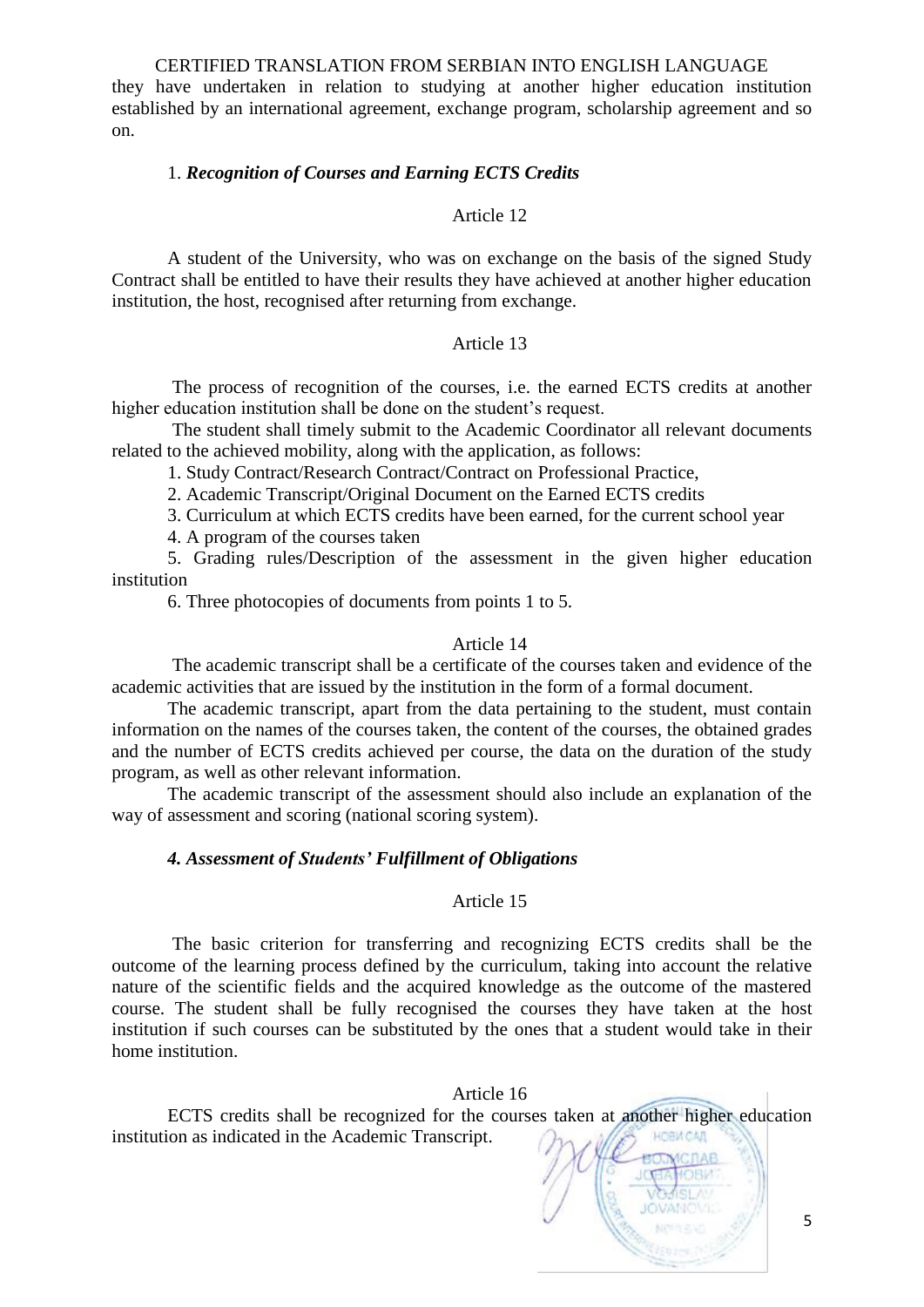If the overlap in content (taking into account the learning outcome) is 70%, the courses taken at another high education institution shall be recognised as compulsory by the home higher education institution program. If the overlap in content is less than 70%, the ECTS credits earned and the grade received shall be recognized as an elective course.

The recognized elective courses do not have to respond to a set of elective courses in the curriculum of the home higher education institution. If the content of the courses taken significantly deviates from the content that fits into the outcome of the learning process defined by the study program, the earned ECTS credits shall not be counted in the total score predicted by the scope of studies, but the course shall be additionally recorded in the diploma supplement (in the "further information about the student" form).

In order for the ECTS credits to be recognized, it is not necessary to overlap the forms of lessons by which ECTS credits have been obtained with the corresponding courses of the curriculum of the home higher education institution.

### Article 17

Academic recognition of the period of mobility is a procedure to determine the results that the student has achieved on the exchange.

The decision on the academic recognition of the period of mobility is an individual legal act by which the Academic Coordinator shall determine the method of recognition of the exams passed, i.e. the ECTS credits and the grades the student has got during the mobility period.

The obligatory elements of the Decision from the previous paragraph shall be:

- information about the student, the host institution and the home institution;

- the courses that the student has placed at the host institution (with the ECTS credits obtained and the grades awarded);

- courses from the home institution that shall be replaced by the courses that the student has placed at the host institution;

- courses that the student has placed on an exchange, which cannot be replaced, but as

- elective activities/course included in the Diploma Supplement;

- the method of grades equivalence;

- the remaining obligations that the student must meet in order to fulfill the obligations stipulated by the relevant semester or academic year (in cases where the student has not achieved enough ECTS credits for the exchange)

- other data that the Academic Coordinator considers relevant in the specific case.

The Decision on the Academic Recognition of the Mobility Period shall be delivered to the student and the Department of Student Registrar in order to regulate all the necessary administrative details related to the achieved mobility.

## Article 18

ECTS credits recognized on the basis of the Decision stipulated in Article 17 of the Rulebook herein, shall be recorded into the student booklet and diploma supplement in their original form as they are listed in the Academic Transcript issued by the other higher education institution and shall form a constituent part of the total number of credits that the student achieves for a certain level of study.

Names of the recognized courses shall be written in Serbian and in the original language. The recognized grade shall be recorded in its original form, and if the grading system of the other higher education institution is different from the higher education system in the Republic of Serbia, the grade shall be entered in the transferred form.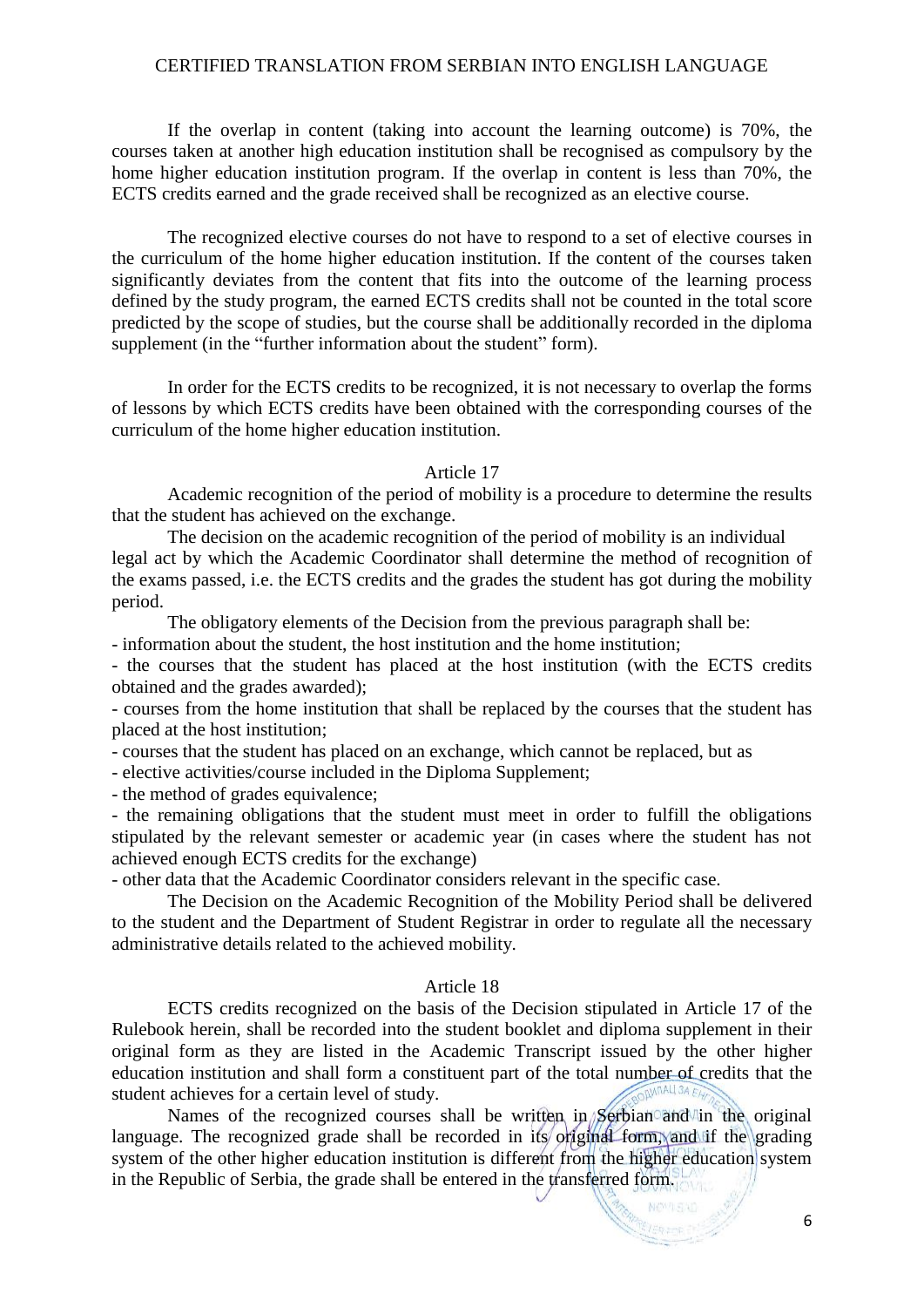#### Article 19

In the process of academic recognition of the period of mobility, the type and level of studies as well as the data on the higher education institution in which the subjects are mastered shall be taken into account.

#### Article 20

Student of the University who during the period of exchange at another higher education institution did not pass all the exams, i.e. did not realize all the academic activities stipulated by the Study Contract shall be entitled to take exams from the semester during which they were on exchange, without fulfilling pre-exam obligations.

#### *5. Visiting students at the University*

## Article 21

Based on the mobility program, i.e. the Student Exchange Agreement and the Study Contract, the Rector of the University shall issue a Decision authorizing fulfilling pre-exam and exam activities for students of another higher education institution at the University.

#### Article 22

On the basis of the Rector's Decision, a student from another higher education institution enrols the appropriate study program of the University, which contains all the courses listed in the Study Contracts, in the status determined by the mobility program or the Student Exchange Agreement.

When enrolling in an appropriate curriculum, the student from another higher education institution shall be assisted by the Administrative ECTS Student Mobility Coordinator.

#### Article 23

During the study stay of the guest student, the Administrative Coordinator shall take on direct communication with the student, help the student when enrolling, keep a record of the student's stay, help the student in contacting teachers of the appropriate courses, inform the student about the administrative procedures of the Department of Student Registrar (the way applying for an exam, the deadlines for applying for an exam, exam period dates, etc.).

#### Article 24

By enrolling at the University of Criminal Investigation and Police Studies, a student from the other higher education institution shall be opened a student file and shall be issued a student booklet.

On enrolment, the student shall submit to the Department of Student Registrar: a Study Contract, a copy of the Contract based on which the exchange is realized or a copy

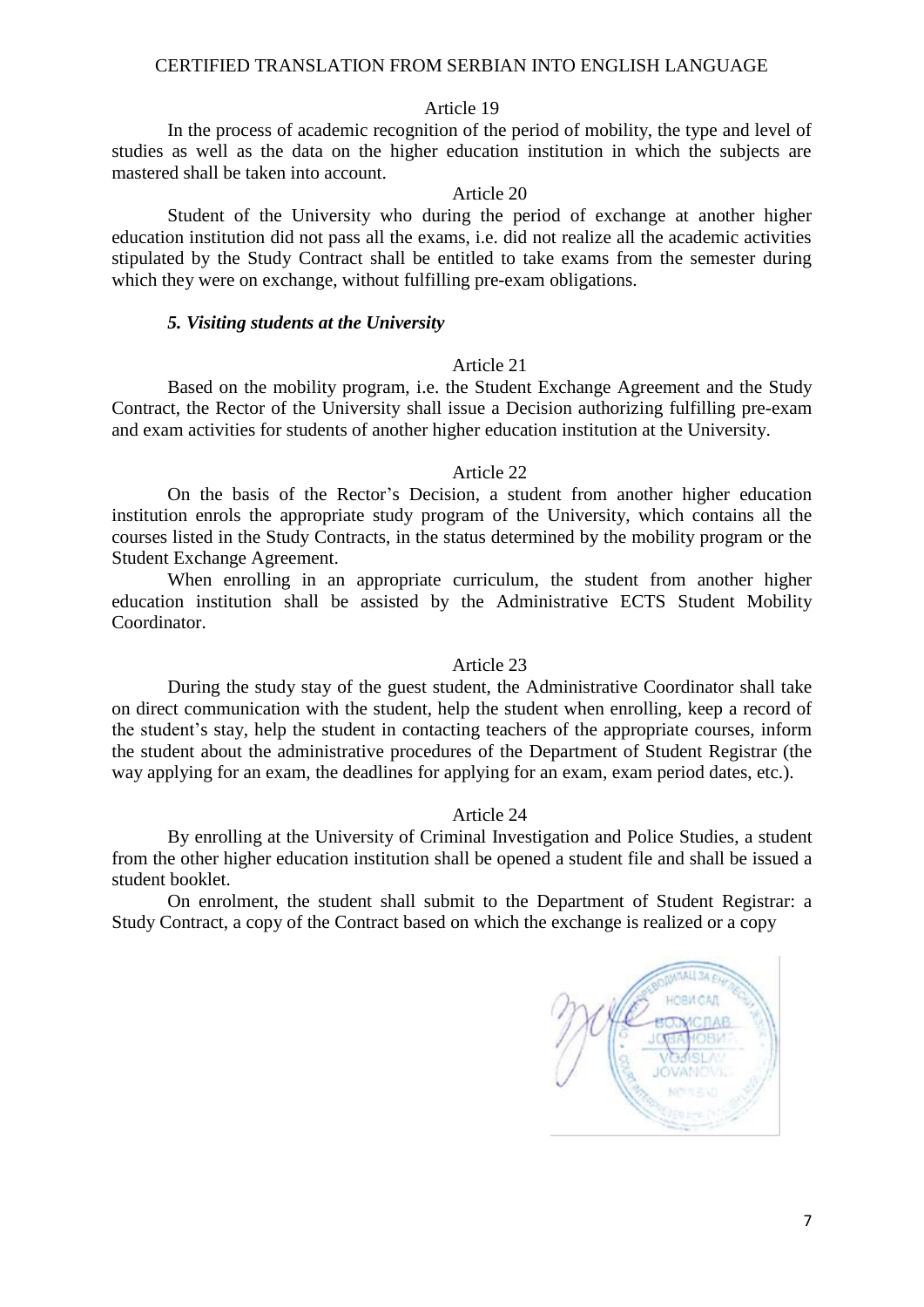of the Scholarship Agreement, a copy of the Identification Card, a statement on the address of residence during the exchange period, and for the foreign students a copy of the passport.

## Article 25

An exchange student shall be equal in all with other University students.

For guest students from abroad, teaching and examination activities shall generally be conducted in English. Also, teaching shall as a rule be of a consultative type.

## Article 26

As evidence of the academic activities achieved during the study visit, upon completion of the exchange period, the University shall issue the students from other higher education institutions an Academic Transcript/Certificate of the Courses Taken; Certificate of the Completed Research, as well as Certificate on the Completed Professional Practice.

In addition to data related to the student on the names of the courses taken, the Academic Transcript/Certificate of the Exams Passed shall also contain the grades obtained and the number of ECTS credits earned by the course, the data on the duration of the enrolled curriculum, the explanation of the grading and scoring method, as well as other relevant additional information.

The Academic Transcript/The Certificate of the Courses Taken shall be drafted by the Administrative Coordinator and signed by the Academic ECTS Coordinator.

## *6. Keeping the Records of Achieved Student Mobility*

### Article 27

The University shall collect, process and permanently keep the data on student mobility and transfer of ECTS credits in order to keep records and issue unique public documents at the University.

#### Article 28

The appropriate provisions of the Rulebook herein that relate to student mobility in terms of study stays shall be applied to the mobility of students in terms of scientific research stay, that is, in terms of professional practice.

## II MOBILITY OF TEACHING AND NON-TEACHING STAFF

#### Article 29

Staff mobility shall refer to the stay of the University employees at the host institution, after which the employee shall return to the home institution.

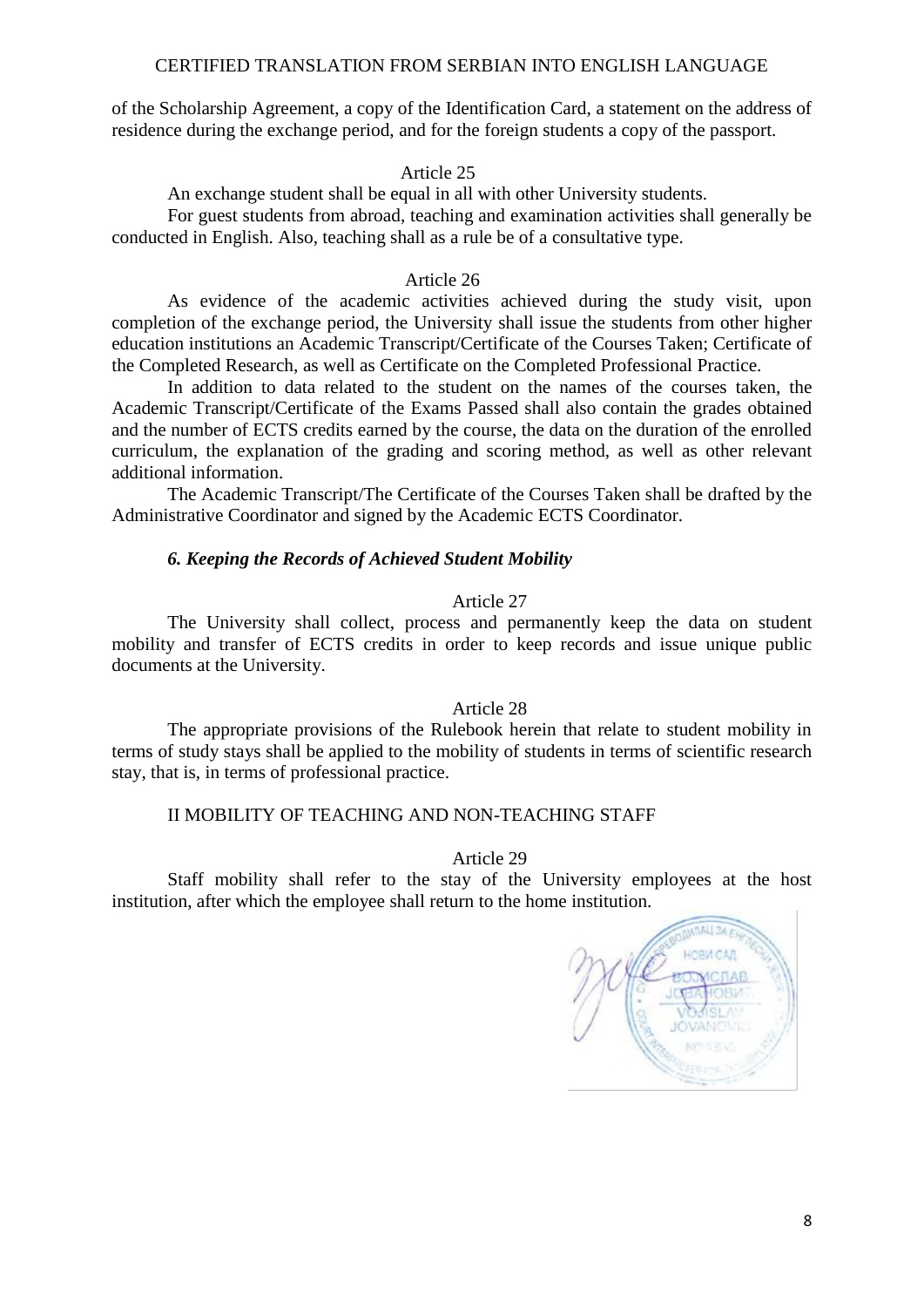The mobility staff shall include:

1. Teachers in all teaching titles, employed in research and scientific titles and associates in all associate titles.

2. Non-teaching, professional and administrative staff, employed at the University for an indefinite period of time.

# *7. Types of Mobility*

## Article 30

University staff may participate in the following forms of mobility:

- Mobility within the framework of bilateral agreements concluded with higher education institutions abroad

- Mobility based on the Erasmus + program

- Mobility within other programs and projects.

The type and duration of mobility, applications, funding rules and detailed instructions for the implementation of the Staff Mobility Program shall be determined by the institutional agreement and the open call for proposals on the basis of which mobility shall be achieved.

## Article 31

The teaching and non-teaching staff may participate in a mobility program for teaching (teaching staff) or professional training (teaching and non-teaching staff).

The selection of the registered candidates, i.e. teaching and non-teaching staff shall be carried out by the Commission appointed by the Rector of the University with a special decision. The selection shall be based on the criteria established by the Rules and Conditions for the Selection of Teaching and Non-teaching Staff of the University of Criminal Investigation and Police Studies.

## Article 32

The staff involved in mobility shall be obliged to provide travel and health insurance during mobility, unless otherwise specified in a separate agreement.

# Article 33

After returning to the home institution (University), the person shall submit a report on the achieved mobility in accordance with the requirements of the institutional agreement, as well as the official confirmation of the achieved mobility by the host institution.

# *8. Visiting Teaching and Non-teaching Staff*

# Article 34

The mobility of the visiting teaching and non-teaching staff of the partner institution shall be organized on the condition that the interinstitutional agreement has been concluded in the framework of the Mobility Program.